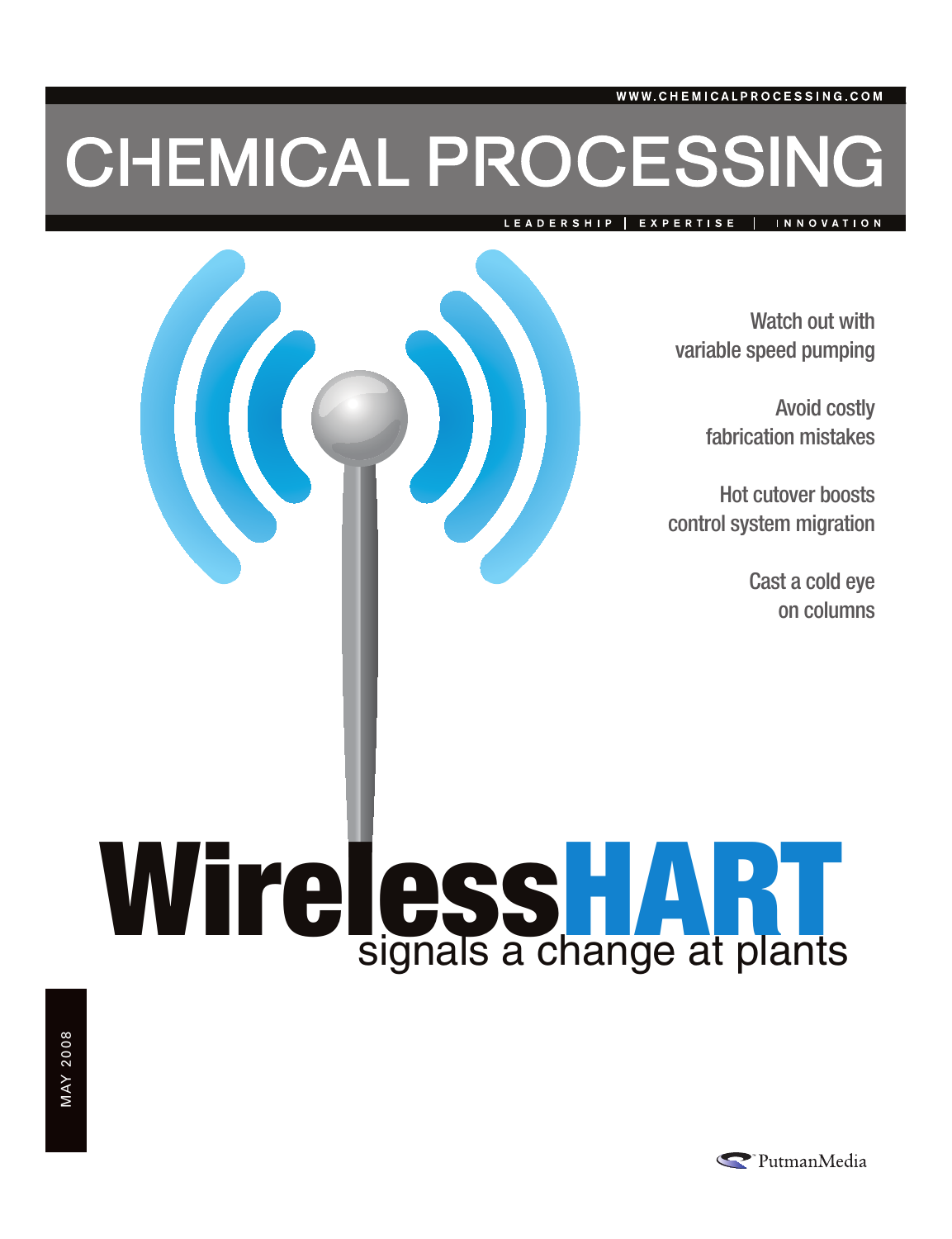

## Wireless Manuel ART

Wireless technology is so much a part of our lives that<br>confidence and familiarity. So why has it taken so<br>lang for the chamical induction to take during the handfus we use words like Blue-tooth and WiFi systems with confidence and familiarity. So why has it taken so long for the chemical industry to take advantage of the benefits a wireless network can offer?

 $\frac{1}{2}$ 

Some things that we can tolerate as consumers — such as signal loss when driving through a tunnel or occasional interference from other wireless networks — are unacceptable at plants. The chemical industry requires reliable and secure transmission of information via a technique that's easy to set up and flexible enough to adapt to changing conditions. WiFi, Bluetooth and others simply don't meet these basic requirements. The result is that wireless networking has found a few specialized applications at plants but hasn't been widely deployed.

The wireless instruments available to date are either proprietary or early pilot developments that only can exist within a single vendor network. However, an open approach is emerging.

In September 2007, the Hart Communication Foundation (HCF), Austin, Texas, released its latest specification, HART 7, which included wireless connectivity. HART 7 provides the chemical industry with a wireless network that can support instruments from multiple vendors in an industrial environment. This WirelessHART specification was demonstrated at last year's ISA show in Houston, where a multi-vendor network of instruments worked together within the same wireless network connection to asset management applications running on computer workstations (Figure 1).

HART 7 gives plants a real incentive to consider wireless. So, we'll examine the advantages and typical applications of a wireless instrument network, whether now is the right time to consider a wireless project, and how a WirelessHART instrument network works.

### The advantages

Traditional 4–20-mA field instruments have been using the extremely successful HART protocol to assist during commissioning and scheduled maintenance work; in fact, more than 24 million such instruments have been installed to date. However, some 20 years since HART 5 became available we're still not making the best use of the remote access HART offers — instrument information remains locked away for the vast majority of users. WirelessHART can provide the key to unlock this information and allow us to install instruments at a very much lower cost.

*Retrieving stranded instrument and process information.* The vast majority of 4–20-mA instruments installed have no mechanism to allow remote access to the information they hold. If you wish to retrofit a communications path back to an asset management system, then you typically would need to break into the field wiring to insert a HART multiplexer. This poses some risk and cost. The use of a WirelessHART plug-in instrument adapter (Figure 2) offers a more convenient, lower risk and lower cost alternative.

*Reducing installation and planning costs.* The need to run cabling around a plant makes installation and commissioning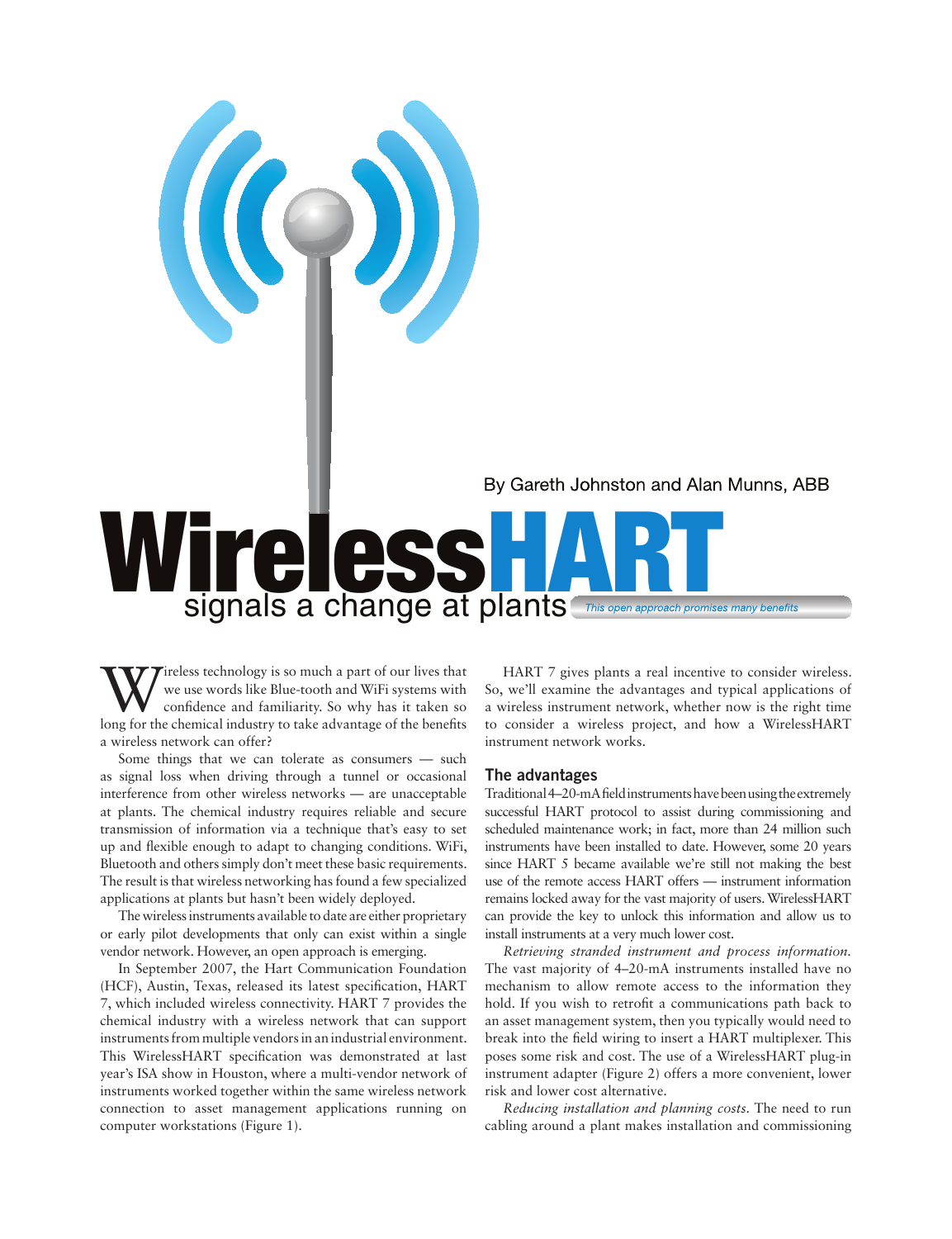



Figure 1. At last year's ISA show WirelessHART effectively linked instruments from multiple vendors.



Figure 2. A plug-in adapter can provide a simple, low cost way to get information from instruments.

costly for traditional 4–20-mA analog and fieldbus (Foundation Fieldbus H1 and Profibus PA) networks. When you consider routing the cable, mounting cable trays, cutting holes and tunnelling, and generating the work permits, expenses can run to \$5,000 per point. Wireless networks clearly can reduce these costs as there are no (or fewer) cables to run with instruments often being self-powered.

During the planning phase for traditional wired instrument loops, it's common to add up to 20% spare capacity to account for future plant modifications because wired systems are expensive to modify and expand later. However, frequently much of this spare capacity isn't actually used five or 10 years down the line. A wireless network offers a very scalable solution that can reduce the need for building in and paying for such spare capacity at the onset.

*The intrinsic low-cost nature of wireless technology now allows you to tackle some of those process problems that only can be solved by measuring new process data or by monitoring device condition.*

### Target applications

The chemical industry historically has been cautious in adopting new technologies. Hopefully WirelessHART will jump-start the use of wireless instrument networks at plants. End-user surveys provide a good guide to likely wireless applications.

*Upgrading existing instruments.* Adding WirelessHART to an existing HART instrument in the field is very simple. Connect the adapter to the instrument at either a spare cable gland or even at a junction box. (The adapter could be selfpowered or powered via the loop.) Add the network ID and password to the adapter and it will automatically join the existing WirelessHART mesh network. The original 4-20-mA

signal remains intact and you now have remote access to the instrument information. This permits:

- Calibration check and over-range reading. For a pressure transmitter you can monitor the instrument process value and compare it to the 4–20-mA value. This can help confirm the instrument calibration status or provide a value when the 4–20-mA signal is out of range. (The WirelessHART value doesn't depend upon the 4–20-mA value — it comes straight from the digital value.)
- Valve condition monitoring. For a positioner you now have access not only to valve position feedback but also to other data to help analyze the valve's condition.
- Advanced diagnostics. You have remote access to instrument information such as asset signatures, level echo trace and other advanced diagnostics.
- Full use of complex multivariable instruments. For multivariable instruments (mass flow, for example), you now can read the process values previously hidden away.

*Coping with aging infrastructure.* The maintenance and support of aging plant often can be a problem, especially when new measurements are required and the spare capacity within cable runs and its condition are unclear. A WirelessHART solution can overcome many of these issues because a wired infrastructure isn't required and the mesh network overcomes many of the problems of point-to-point wireless topologies. Some examples:

- Replacing local gauge indicators. A wireless instrument can provide a low cost way to report process information back to the control room, reducing operator rounds to read local indicators and improving visibility of the process.
- Supplanting obsolete field instruments. Installing wireless instruments can obviate difficulties in keeping old instruments working as spares become harder to find. Self-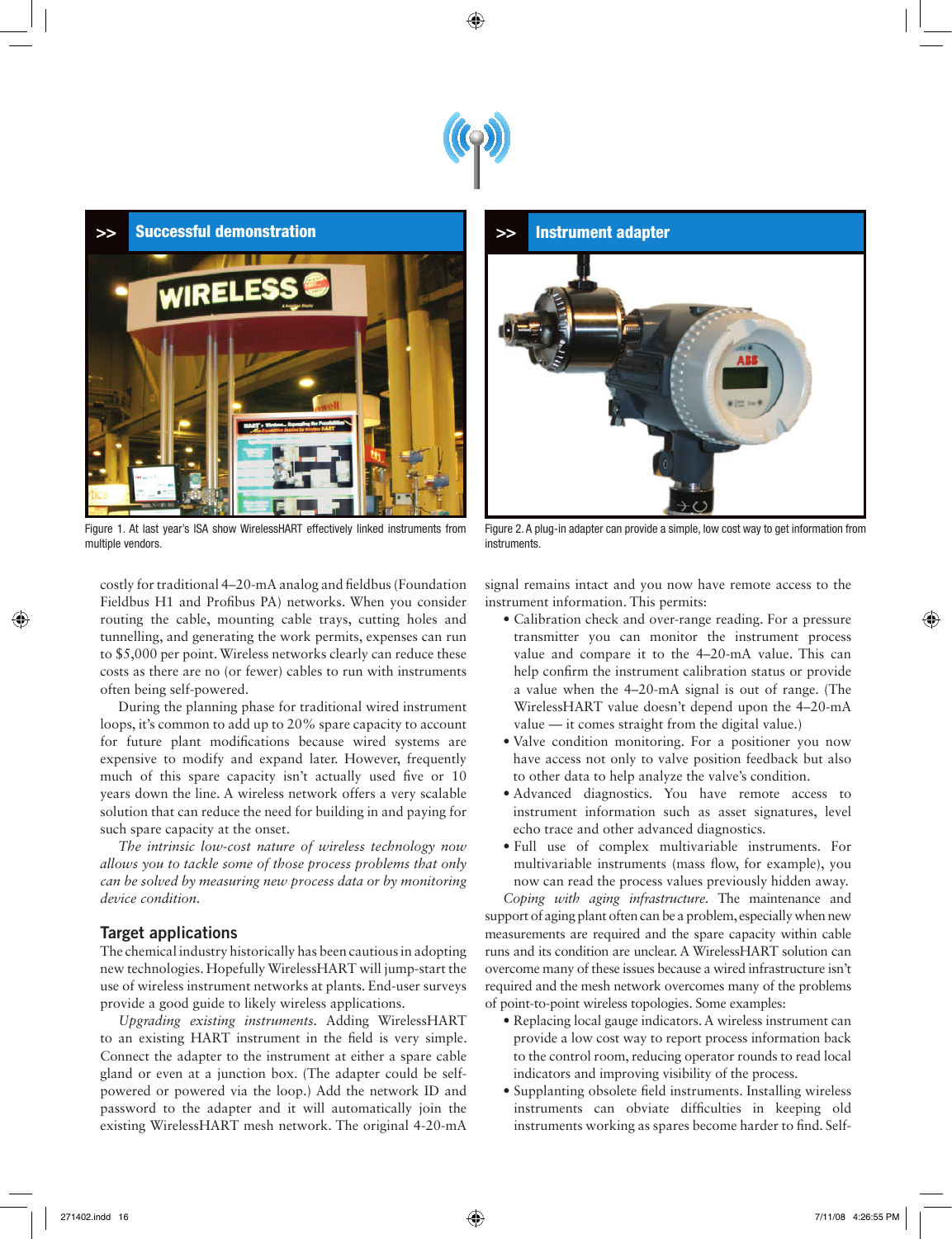

powered or loop-powered, the wireless network provides an information pathway without other major changes to wiring or control system hardware.

*Short-term monitoring.* The low cost nature of wireless technology allows you to consider temporary measurements to help diagnose process problems. This could be as simple as using a strap-on temperature transmitter or replacing a local pressure gauge with a new pressure transmitter.

To get a sense of how wireless can change the way you troubleshoot, consider the following issues raised at a refinery operations morning meeting:

**Operator A:** "We have a problem in the PP splitter column (Figure 3). I just don't have enough information to isolate and diagnose the problem. What I really need is a new pressure measurement at the top of the column."

Traditionally, the engineer responsible for the unit might reply:

"I'll call a meeting with Instruments and Electrical. We might have some spare cable pairs and trays up there, but we probably don't. We'll have to call in the construction subcontractors. I'll look into it and get back to you later in the week."

Instead, with WirelessHART, the engineer might say:

"No problem. We have a wireless pressure transmitter. We'll stick the transmitter on the piping vent up there and have it running by lunch time. Just give me the tag and how often you want the data updated."

**Operator B:** "We seem to have more fouling in the pre-heat exchangers again and I'm not sure which ones to clean. We're measuring a few of the temperatures, and there're even some spare thermowells, but there aren't any real data to help me with this problem."

Here, the conventional response might be:

"I'll call a meeting. We're going to need some new cable trays in there as we used the last of the spare cable pairs during



Figure 3. Wireless pressure transmitter offers a quick and simple way to get necessary data.

### WHY USE WIRELESSHART?

Besides providing an open solution for an instrument wireless network, it:

- Builds upon the existing HART specification used by more than 24 million installed instruments;
- Unlocks information stranded inside existing 4–20-mA intelligent field instruments by adding a WirelessHART adapter;
- Uses existing software tools to configure and maintain instruments;
- Offers simple and low cost installation, reducing cabling and hookup expenses;
- Allows measuring of points that were uneconomical to get at in the past; and
- Features a self-building and self-healing mesh network.

the 'little learning event' we had last year. We can probably find a few spare slots in the input modules but they'll be spread out a bit. I don't like these spaghetti solutions, though, because they make for trouble later on."

With WirelessHART, the engineer might instead say:

"I've got seven wireless temperature instruments and thermocouples in stock. I could even borrow some more from another unit for a few days. They're all WirelessHART, so there's no problem with compatibility. We just need the mobile platform for access and a list of which ones to fit first. If you want, I can leave some up there permanently. Let me know when I can have the ones you don't need back."

*Closed loop control?* One of the clear messages from customers is that they won't consider closed loop control using wireless for at least five years — they want to get experience with the technology first. While it's possible to transmit process data from a measuring device over the mesh to a positioner/ valve, this requires care in setting up the network topology to reduce time delays. Plus, the positioner would be constantly modulating the valve and would need significant power, thus perhaps ruling out a self/battery-power option. Given that the measuring instrument typically isn't far away, a local controller using wired connection to the instrument and positioner would be a good solution when coupled with instrument WirelessHART connectivity back to the host.

### Meshing efforts

Early adopters of wireless instrument networks have been using either proprietary solutions (e.g., for tank level or safety shower operation) or running early pilots of WirelessHART. The proprietary networks often relied on a *star* configuration with single line-of-sight connection to a wireless hub/gateway.

Process plants have steel vessels, exchangers, piping, structural steel work, reinforced concrete, etc. So, it's tough to set up a star wireless network with clear lines of sight from the gateway to each instrument. Then, what happens in the future as the plant is modified and maintained with scaffolding being erected near the wireless network?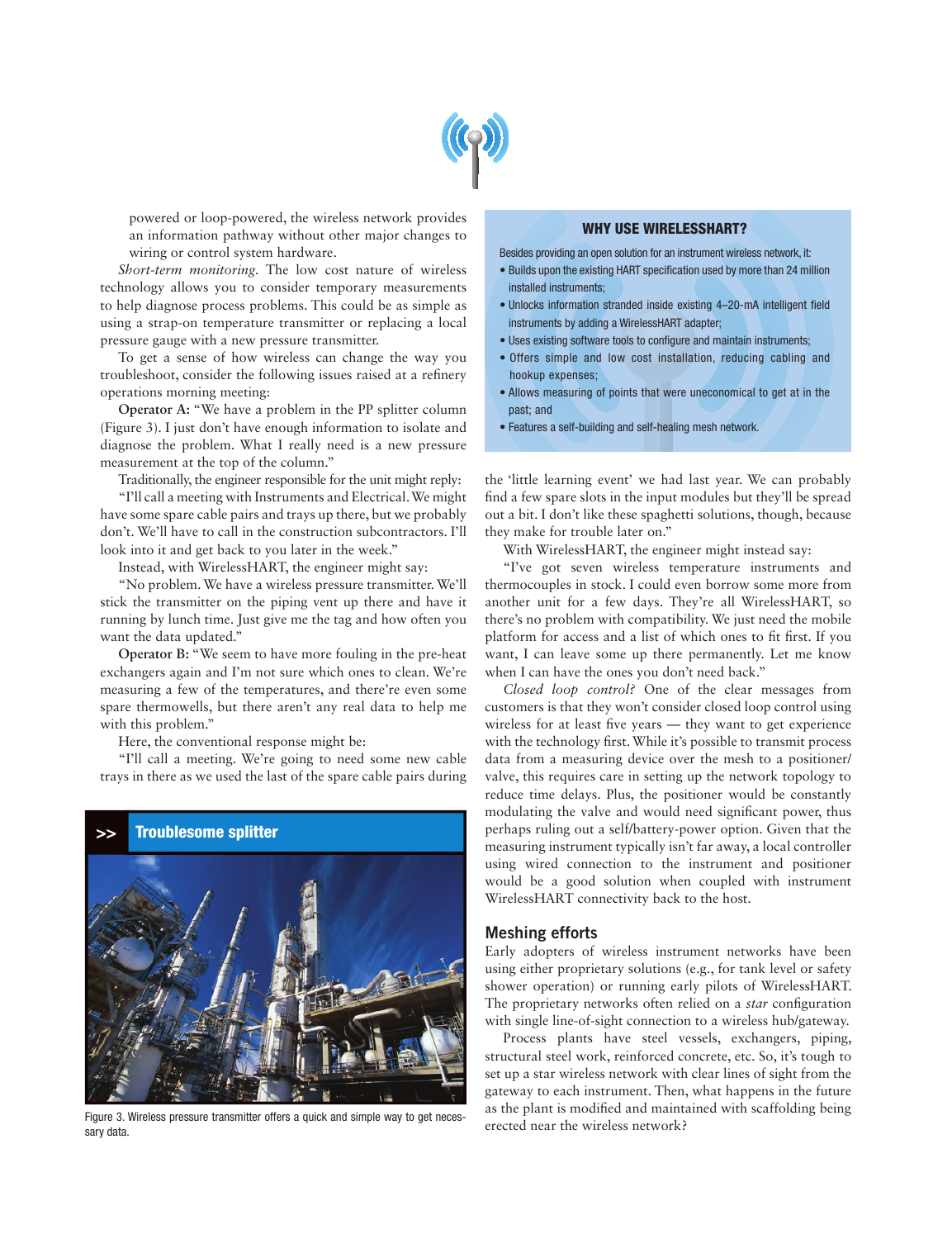



Figure 4. Self-building and self-healing mesh adapts to plant changes, even temporary ones for maintenance.



Figure 5. The HART 7 specification adds wireless connectivity and other features.

A self-healing *mesh* network with redundant pathways that can adapt to changing plant environments avoids such issues (Figure 4). ABB and other vendors have tested such mesh networks within plants and observed the mesh adapting to the changing environment and effectively coping with other interference sources.

As often is the case with emerging technology, other groups here, ISA (via the SP100 Committee) and Foundation Fieldbus and Profibus — have similar efforts underway. This does seem to send a confusing message to end users who are looking for a single standard. (Incidentally, instrument vendors also would like a single standard and development path.) However, these groups have made huge strides in working together to allow us to obtain a successful wireless instrument network.

*HART 7 and ISA.* HCF has provided the WirelessHART specification to  $SP100 - a$  joint analysis team has already identified a pathway forward to use WirelessHART at the instrument level. Don't forget that ISA SP100 is a family of protocols; WirelessHART would fit in very well at the instrument level.

*HART 7 and Fieldbus.* The Wireless Cooperation Team (WCT) is working towards a topology where WirelessHART can be used at the instrument level with Foundation Fieldbus or Profibus as the backbone to the host system. The WCT meets regularly and includes experts from all three protocols.

With such cooperative efforts progressing and end-user pilots complete, there's no reason to wait much longer to consider a WirelessHART project.

### Evolution not revolution

The HART 7 specification has built upon the existing HART specification by adding wireless connectivity and other features to ensure reliability, security and simplicity of operation (Figure 5). So, yes, we can employ existing software tools including HART hand-held configurators; yes, the network is self-building and self-healing; and, yes, existing instruments can be used via a WirelessHART adapter.

*The WirelessHART topology.* Every WirelessHART network has three main elements:

- 1. A gateway: It connects the control system (via Ethernet, Profibus, etc.) to the wireless network;
- 2. A network manager: This normally is part of the gateway and automatically builds the wireless network and manages its operation; and
- 3. Field instruments and devices: These usually consist of pressure, temperature, position or other instruments but also can include adapters.

WirelessHART is an instrument level network using existing and new HART commands to access information. The instrument network connects to a WirelessHART gateway that builds the mesh topology and also connects to the host system via standard high-speed backbones such as Ethernet.

*How often is the information updated?* The rate at which process information is transmitted over a wireless network directly impacts battery life for those instruments using battery power. WirelessHART offers several mechanisms to maximize battery life and use of the network capacity:

- Transmit measurements at different rates for different instruments — for instance, level every 20 or 30 seconds, and flow every 1 or 2 seconds;
- Send when data change deliver alarm or alert messages only when they are triggered (time stamp within the instrument); and
- Change measurement rates based upon alarm limits —